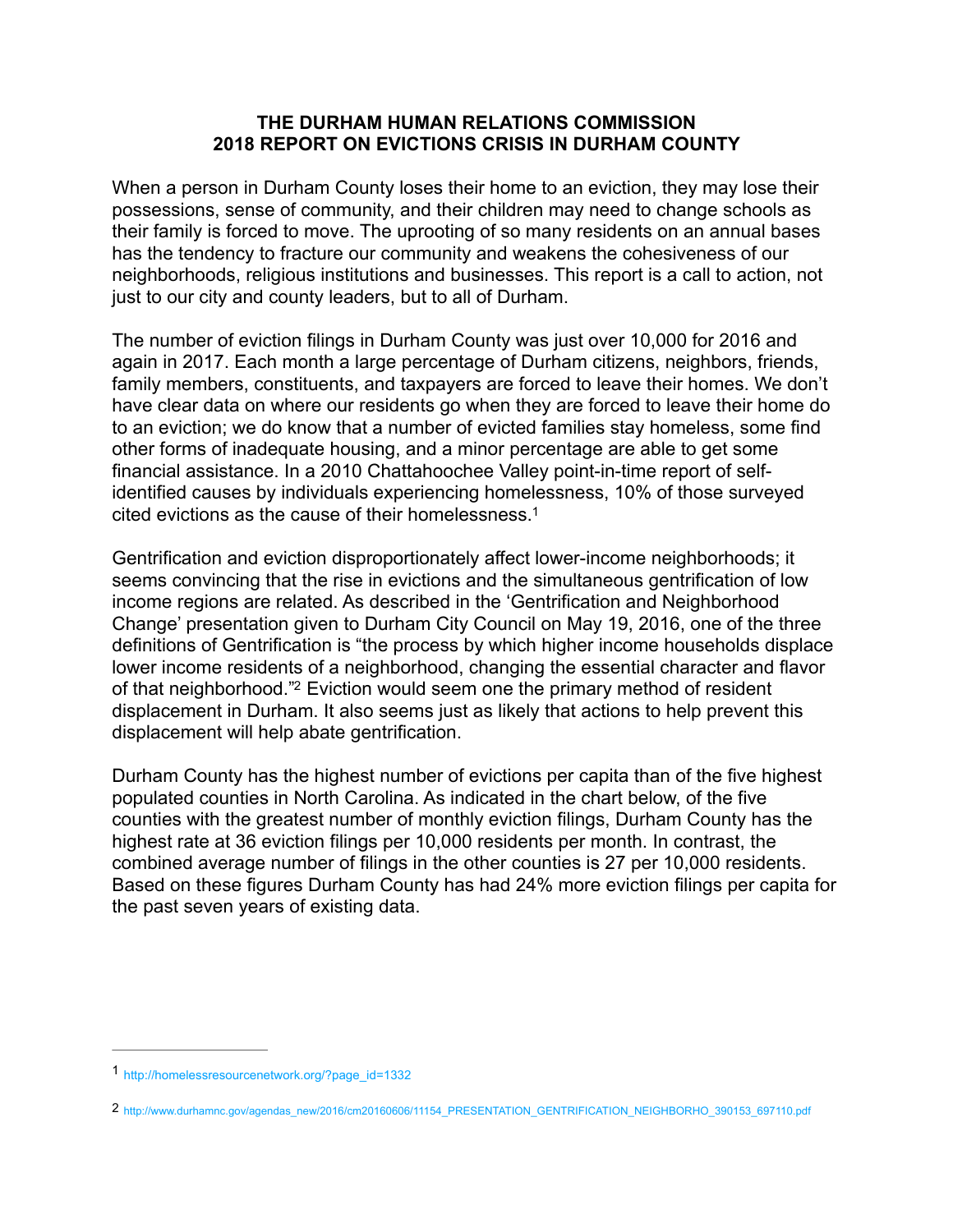| County             | <b>Total Number of</b><br><b>Eviction Filings</b><br><b>July 2010 to</b><br>June 2017 1 | Average Number<br>of Monthly<br><b>Eviction Filings 2</b> | County<br>Population 3 | <b>Monthly Eviction</b><br><b>Filings Per Every</b><br>10,000 Residents |
|--------------------|-----------------------------------------------------------------------------------------|-----------------------------------------------------------|------------------------|-------------------------------------------------------------------------|
| <b>MECKLENBURG</b> | 236,405                                                                                 | 2,814                                                     | 967,971                | 30                                                                      |
| <b>WAKE</b>        | 122,324                                                                                 | 1,456                                                     | 952,143                | 15                                                                      |
| <b>GUILFORD</b>    | 124,879                                                                                 | 1,487                                                     | 501,018                | 30                                                                      |
| <b>DURHAM</b>      | 84,615                                                                                  | 1,007                                                     | 282,081                | 36                                                                      |
| <b>FORSYTH</b>     | 77,483                                                                                  | 922                                                       | 357,850                | 26                                                                      |

1) Information provided by DataWorks to the HRC on January 9, 2018. Totals spanning from July 2010-June 2017.

2) Total number of evictions divided by 84, the number of months we have data for from Dataworks.

3) Population data source <http://www.us-places.com/North-Carolina/population-by-County.html>

4) Number of average evictions divided by the county population rounded up to nearest whole number.

The DHRC determined that in order to better understand who in Durham demographically — are impacted by eviction filings, we needed to create a base statistical analysis of eviction filing cases. Commission members sat in Durham County 'eviction court' on December 12th, 13th, 14th, 21st, 28th, 29th 2017 to try to develop a point of reference of demographic information. The 60 summary ejection cases documented from those six days is reflective of only those cases where a tenant responded to the summons scheduled for that day.

The following charts reflect key demographic information, legal representation, and outcomes:

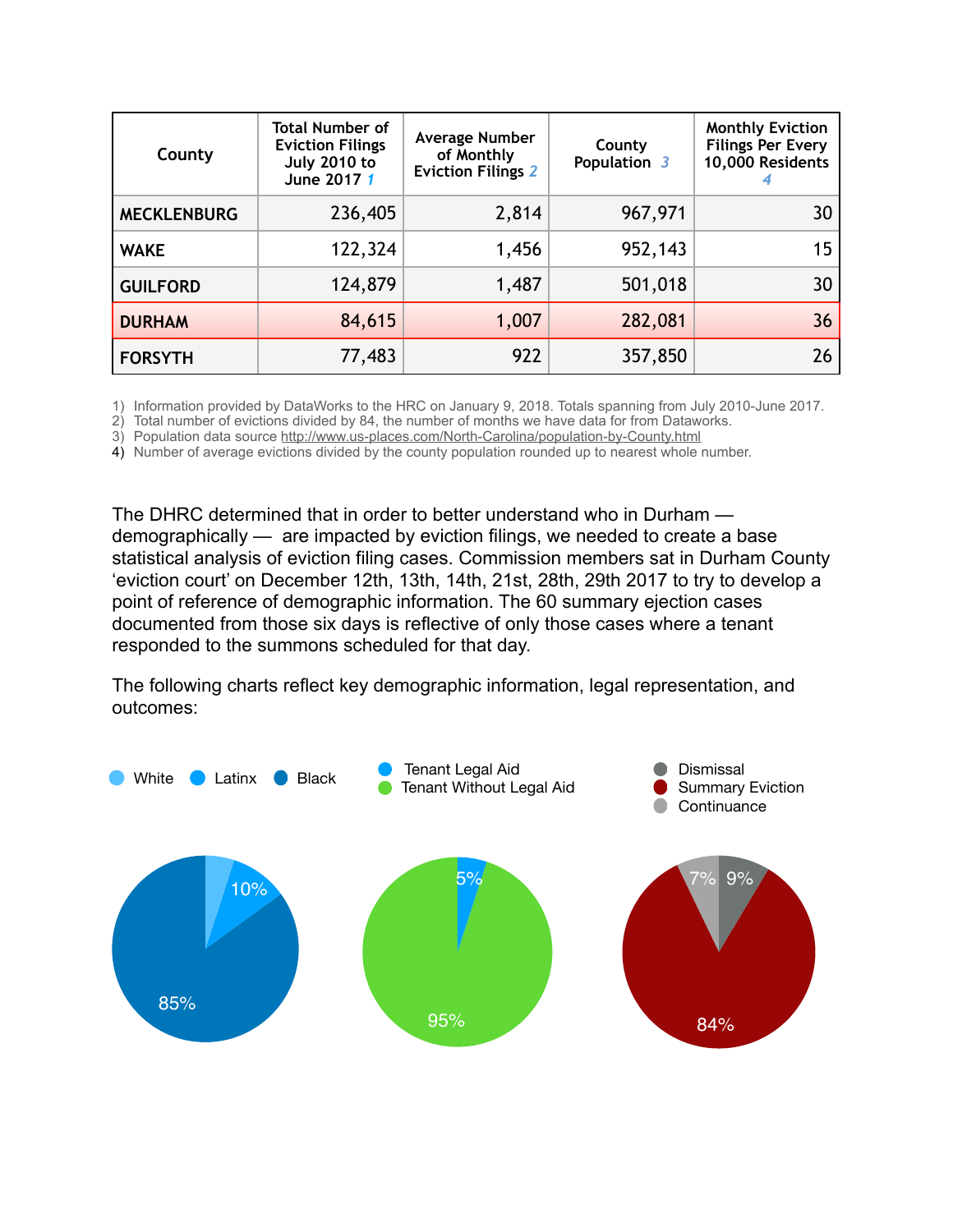It needs to be noted only basic information based on Commissioner's visual observations and court testimony are represented in these charts. The race and national origin identifiers are based solely on visual perception and may not reflect the tenant's actual race or ethnicity.

Based on these observations, we feel that eviction filings, and there by extension evictions disproportionally affect non-white individuals and families in Durham County.

For some, having a filing of an eviction against them — even with a dismissal — leaves them faced with an uphill struggle to secure new leases because of the court documentation of the filing. Those with eviction filings or those that are evicted are, at times, only able to rent housing that is substandard or are forced into lease contracts that significantly favor the landlord — either through month to month leases or rental rates that are disproportional to the value of the leased property.

<span id="page-2-7"></span><span id="page-2-6"></span><span id="page-2-5"></span>We know that evictions have devastating consequences for families and communities.<sup>3</sup> Numerous national studies show that those who are evicted most frequently are poor, women with children, and people of color.<sup>[4](#page-2-1)</sup> Reports show that evictions can cause depression, degraded health, and higher stress for all members of the family and that these effects can linger on for years after the very first (even if only one) eviction[.](#page-2-2)<sup>[5](#page-2-2)</sup> Single households with children are twice as likely to face the threat of eviction. Married couples with children reported struggling to pay rent. Evicted mothers are more than twice as likely to report that their children are in poor health, compared with mothers who have not experienced eviction.<sup>[6](#page-2-3)</sup> Mathew Desmond explains in his book *Evicted* that eviction judgments (or even a filing) makes it much harder to rent another unit and may make families ineligible for affordable housing units. [7](#page-2-4)

<span id="page-2-9"></span><span id="page-2-8"></span>Most tenants do not have legal counsel in eviction proceedings, but landlords largely do. Cities nationwide are learning that eviction rates goes down when tenants have legal representation. Several cities are experimenting with various models of providing legal counsel for all residents facing an eviction. Since the passing of such a law in 2014, New York City saw a reduction of evictions by 18% in the its first year. This reduction was mostly attributed to the providing of free legal representation for tenants

<span id="page-2-0"></span>http://scholar.harvard.edu/files/mdesmond/files/desmondkimbro.evictions.fallout.sf2015\_2.pdf [3](#page-2-5)

<span id="page-2-1"></span>[<sup>4</sup>](#page-2-6)<https://www.innovations.harvard.edu/sites/default/files/10950.pdf>

<span id="page-2-2"></span><sup>&</sup>lt;sup>5</sup>[\(http://news.rice.edu/2015/03/09/eviction-can-result-in-depression-poorer-health-and-higher-stress-according-to-new-rice-and-har](http://news.rice.edu/2015/03/09/eviction-can-result-in-depression-poorer-health-and-higher-stress-according-to-new-rice-and-harvard-study/)[vard-study/\)](http://news.rice.edu/2015/03/09/eviction-can-result-in-depression-poorer-health-and-higher-stress-according-to-new-rice-and-harvard-study/)

<span id="page-2-3"></span>[https://www.washingtonpost.com/news/where-we-live/wp/2017/12/28/does-your-city-rank-high-or-low-when-it-comes-to-evictions/?](https://www.washingtonpost.com/news/where-we-live/wp/2017/12/28/does-your-city-rank-high-or-low-when-it-comes-to-evictions/?utm_term=.354f8aee8583) [6](#page-2-8) [utm\\_term=.354f8aee8583](https://www.washingtonpost.com/news/where-we-live/wp/2017/12/28/does-your-city-rank-high-or-low-when-it-comes-to-evictions/?utm_term=.354f8aee8583)

<span id="page-2-4"></span>[<sup>7</sup>](#page-2-9)<https://www.theguardian.com/society/2017/feb/12/americas-eviction-epidemic-matthew-desmond-housing-crisis>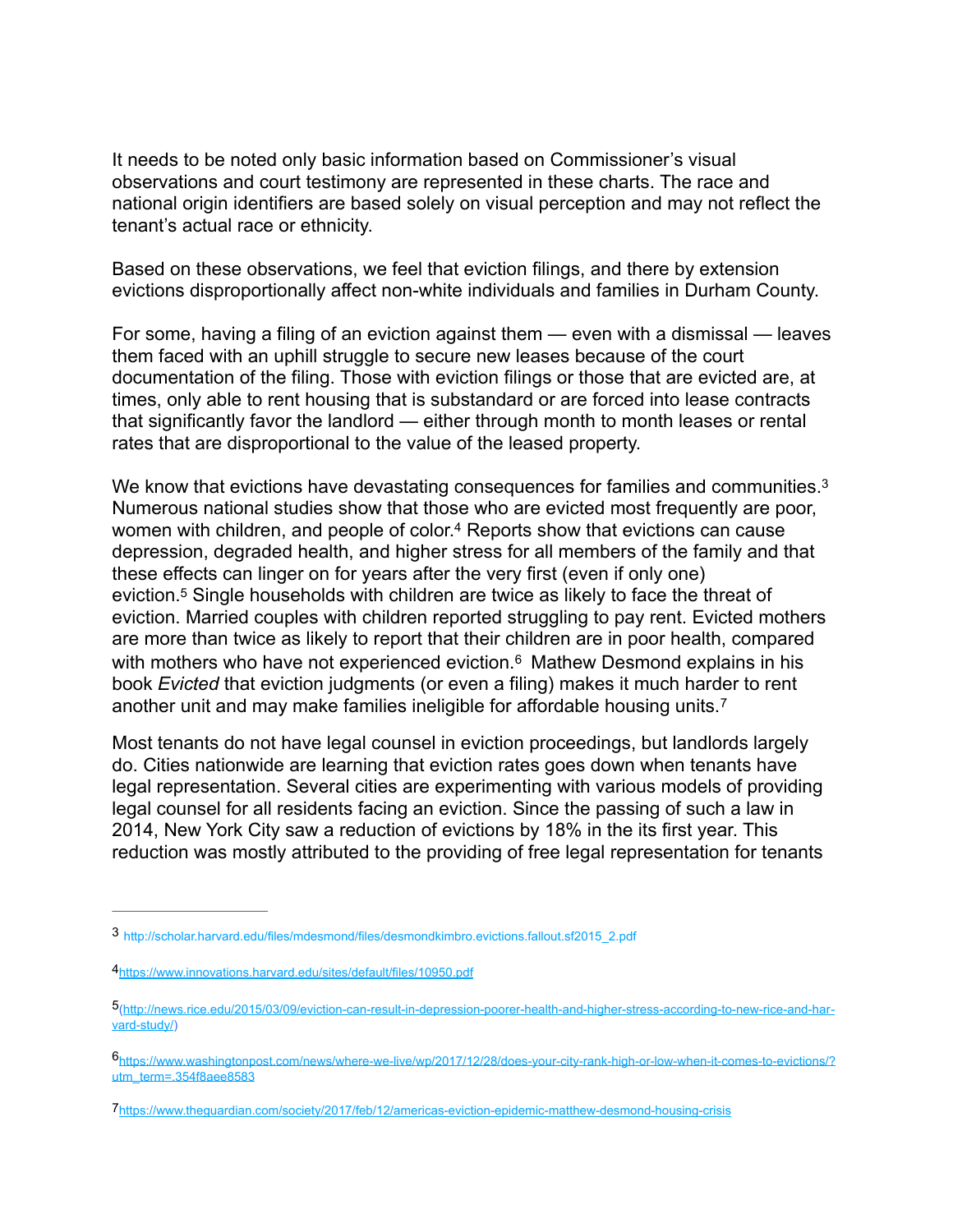<span id="page-3-2"></span>in eviction court with funding provided by the city's budget.<sup>[8](#page-3-0)</sup> San Francisco, Philadelphia, and Washington, DC, are all piloting and funding legal representation; and eviction numbers for all are going down.<sup>9</sup>

<span id="page-3-3"></span>Durham there is a new program designed to address this crisis, the Durham Eviction Diversion Program, which is sponsored by the Duke Civil Justice Clinic and Legal Aid of North Carolina in partnership with the Durham County Department of Social Services. This is a new, currently self-funded program that needs to be expanded to serve the needs of our 10,000 annual evictees. The primary goal of the Eviction Diversion Program is to help our citizens avoid eviction judgments and — over time — greatly decrease the number of eviction filings and verdicts in Durham County.

Legal Aid of North Carolina receives and screens applicants referred to them by the Durham Department of Social Services. The applicant either receives legal support from Legal Aid of North Carolina or Duke's Civil Justice Clinic. The attorneys interview the tenants and negotiate with the landlord to resolve the eviction proceeding. It may be in the form of assistance to help the renter, negotiation of a move-out date to avoid litigation, or representation during litigation.

The DHRC feels the Eviction Diversion Program is a positive step in stabilizing Durham County's evictions crisis, but that alone cannot bring the number of evictions in parity or lower than other counties in North Carolina. An organized focus to reduce evictions will also need to address the systemic causes of the higher eviction rates in Durham County. A living wage, more affordable housing, and more robust workforce initiatives will all contribute to the reduction of the number of evictions.

Finally, current programs offering rental assistance to residents are overly burdened and seem to focus on specific groups of people like veterans or those who are currently employed. A community approach to creating a fund for rental assistance funded by non-profits, community based organizations, and governmental agencies would be very valuable and an endeavor that would greatly help residents in danger of an eviction.

<span id="page-3-0"></span><https://www.nytimes.com/2016/03/01/nyregion/evictions-are-down-by-18-new-york-city-cites-increased-legal-services.html> [8](#page-3-2)

<span id="page-3-1"></span>[<sup>9</sup>](#page-3-3) <https://www.citylab.com/equity/2017/08/nyc-ensures-eviction-lawyer-for-every-tenant/536508/>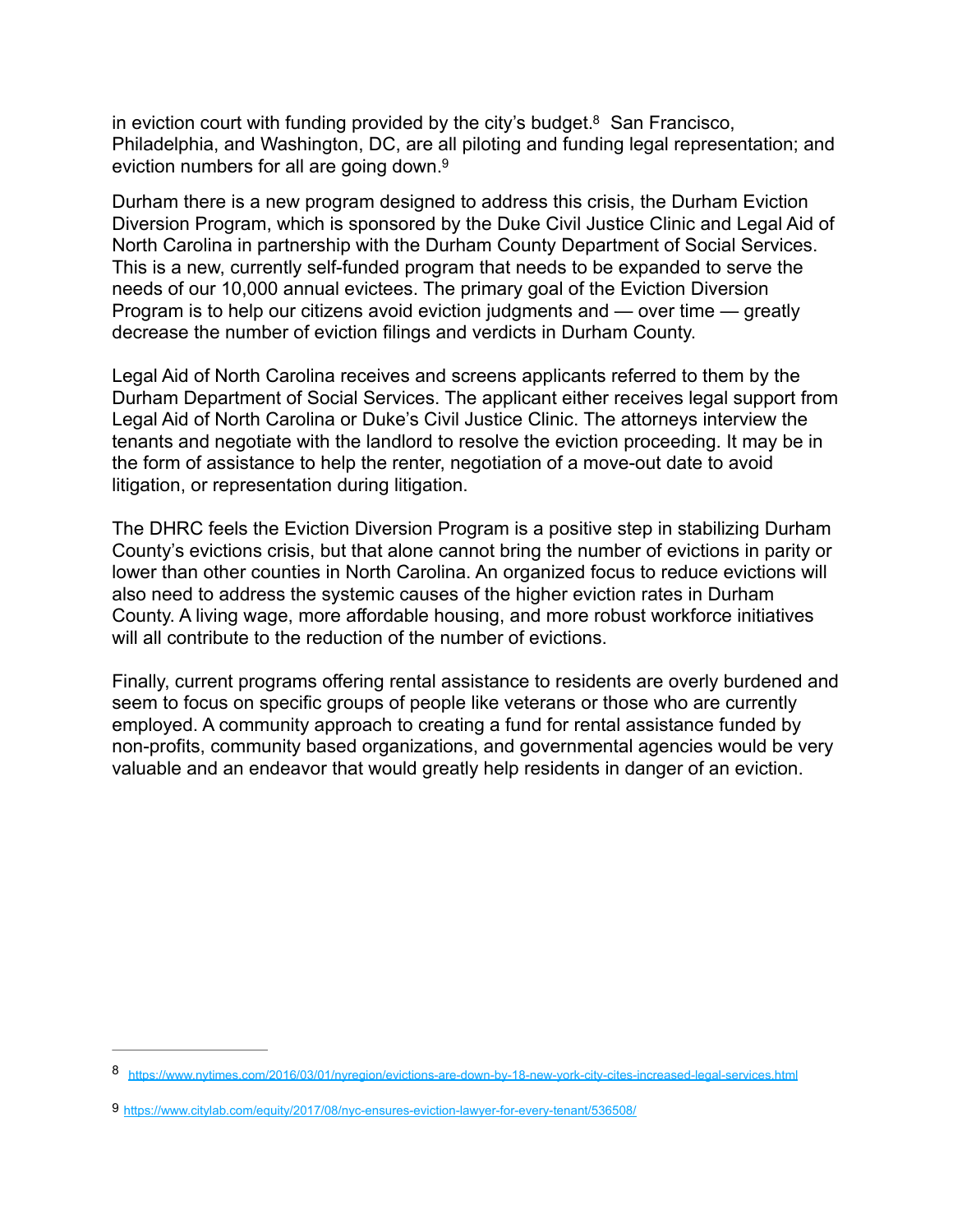# **RECOMMENDATIONS TO ADDRESS THE DURHAM EVICTION CRISIS**

We, the City of Durham Human Relations Commission, recommend the following actions :

## I. Financially Support the Eviction Diversion Program

The DHRC proudly supports the work of the Eviction Diversion Program, a partnership between Duke's Civil Justice Clinic and Legal Aid of North Carolina, in cooperation with the Durham County Department of Social Services. During the DHRC's January 9th, 2018 monthly meeting, the Eviction Diversion Program team, as well as representatives from DSS, presented their program's goals as well as the hurdles they face meeting these goals. The DHRC supports the Eviction Diversion Program's request for financial support from multiple partners including the Durham City Council, the Durham County Commissioners, as well as community partners like Duke University to join in funding the Eviction Diversion Program on a continuing annual basis.

### II. Refer Residents to the Eviction Diversion Program

The DHRC recommends that the City of Durham leadership engage the appropriate City staff and department leaders to find ways to direct people under threat of eviction to the Eviction Diversion Program. The DHRC sees Durham One Call and the various City sponsored functions and programs dealing with landlords and tenants as primary areas where residents can be directed to the intake process for the Eviction Diversion Program.

#### III. Emergency Rental Assistance Campaign

We support a citywide campaign to raise funds for additional and less restricted emergency rental assistance.

## IV. Financially Support a Landlord Maintenance Fund

The DHRC recommends creating and partially funding a Landlord Maintenance Fund with community partners designed to provided low interest loans to landlords who are facing needed repairs to substandard *very low income* and *extremely low income* rental properties as defined by HUD. Much like the proposed Risk Mitigation Fund by the Unlocking Doors Initiativ[e](#page-4-0)<sup>[10](#page-4-0)</sup> a landlord Maintenance Fund would help prevent evictions

<span id="page-4-1"></span><span id="page-4-0"></span>https://www.indyweek.com/news/archives/2017/07/12/section-8-voucher-holders-are-having-a-hard-time-finding-housing-in- [10](#page-4-1) durham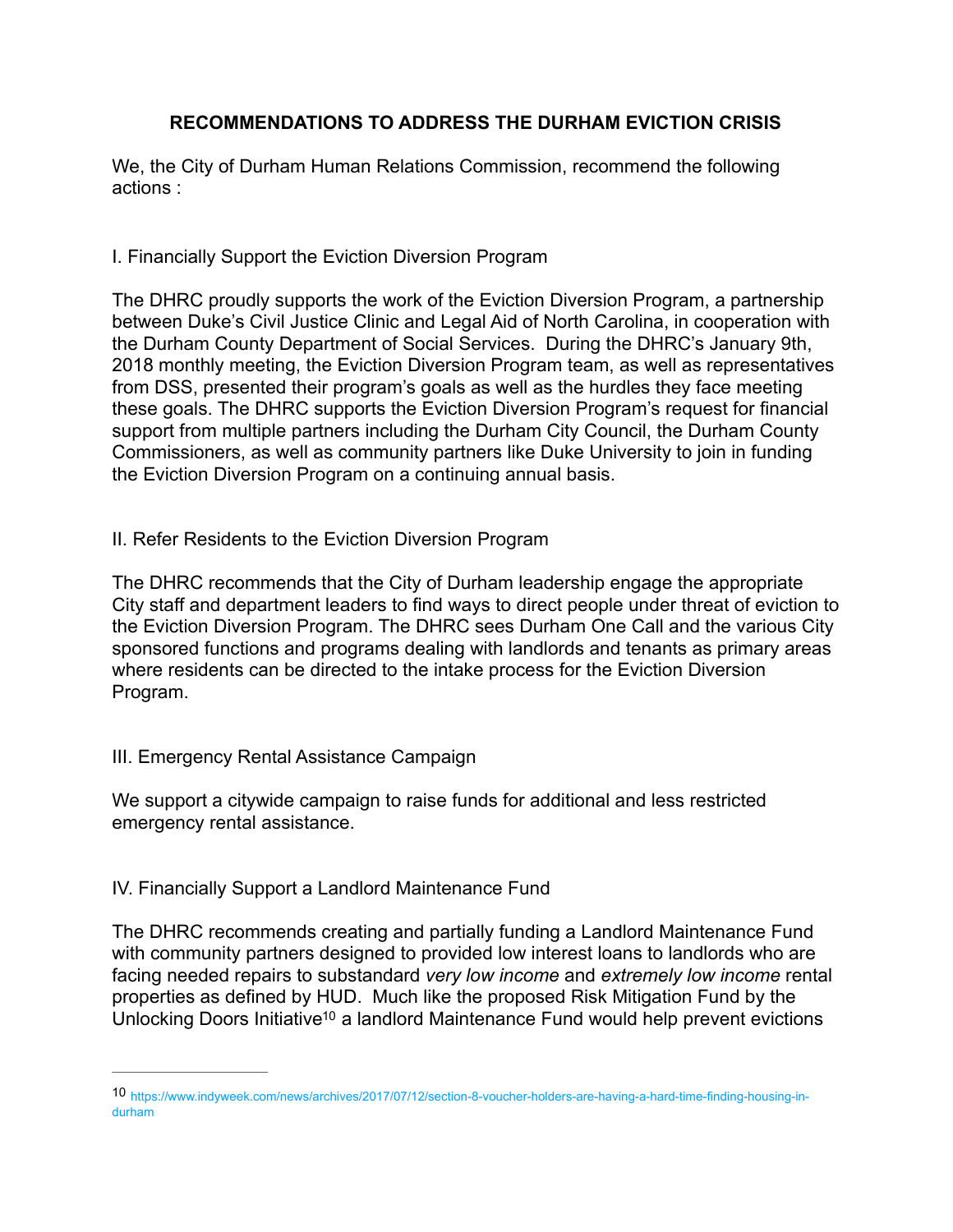caused by rental rate increase due to needed code enforcement repairs to the rental units.

#### V. Creation of an Eviction Crisis Task Force

The DHRC feels the amount of coordination needed to align agencies, tenants, landlords, and lawyers to develop an effective action plan could be greatly helped by the creation of an Eviction Crisis Task Force. This Task Force would provide insight, advice, and recommendations to the Durham City Council and the Durham Board of County Commissioners on the creation of a master plan to lower evictions. It is suggested that this Task Force be focused in goal and timely, providing a detailed plan within 180 days of its creation.

#### VI. *Evicted* by Matthew Desmond

The DHRC recommends the Durham City Council read *Evicted* by Matthew Desmond. We feel that this book does an excellent job framing the discussion on evictions, how an eviction negatively affects our most vulnerable residents, and the cascading negative outcomes they face after an eviction.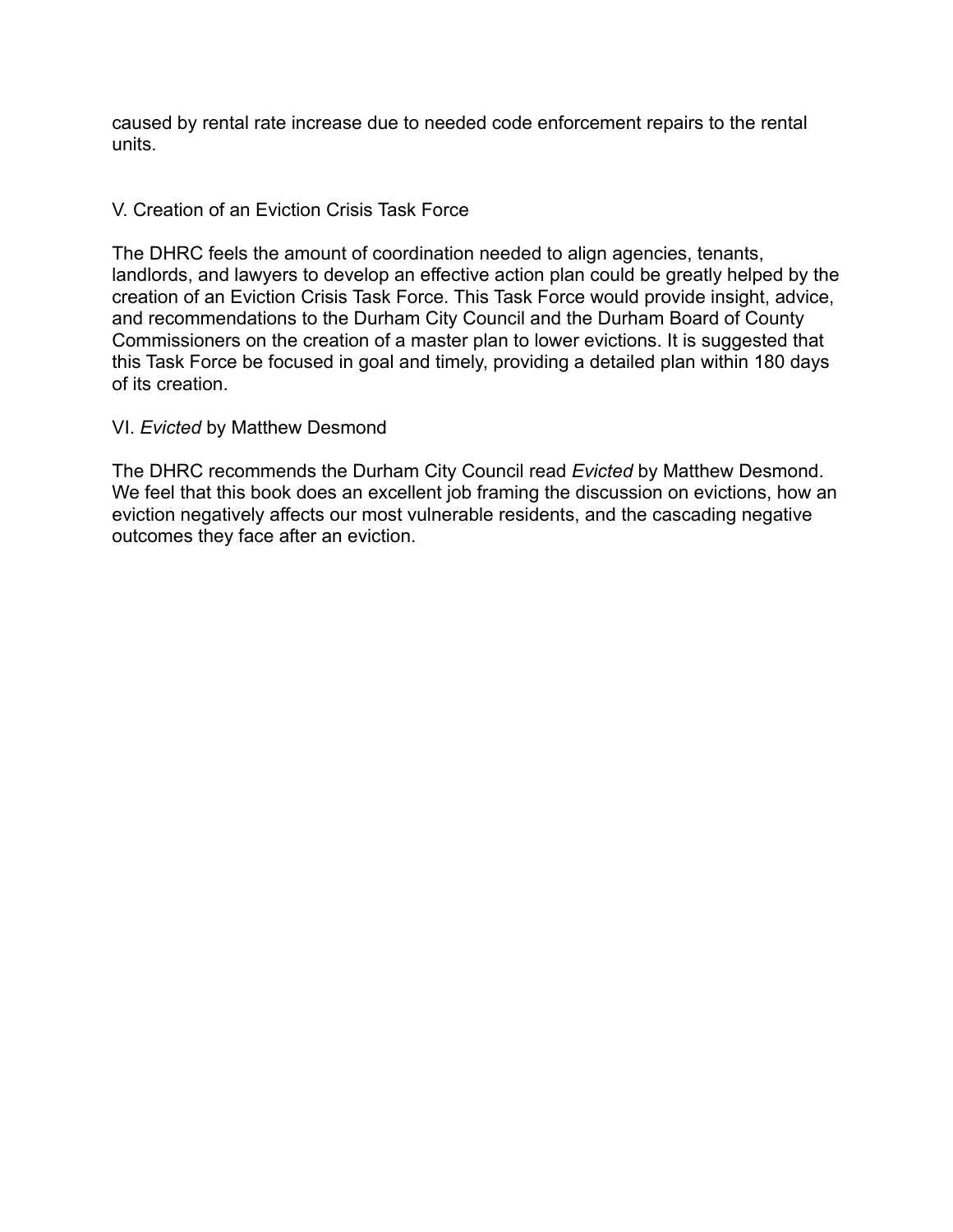### **METHODOLOGY**

This report, and set of recommendations, is based on the broad concerns voiced by Durham residents, community organizations and the Eviction Diversion Program leaders to the members of the Affordable Housing and Gentrification Abatement Committee of the DHRC and fellow members of the DHRC general body.

In our committee's research on the eviction crisis we discussed and were presented with several ideas, plans and points of action by the following people and organizations:

-We participated in two meetings with the Eviction Diversion Program, one in which a small subcommittee participated and the other a full panel discussion before the full Commission in January 9th, 2018 that included speakers from DDSS, the EDP, and Dataworks, as well as many members of the community, voicing overwhelming concerns about evictions.

-John Killeen of Dataworks provided very helpful maps illustrating geographical information on the location of eviction filings in Durham County as well as data on eviction filings by county from 2010 to 2017 in North Carolina, eviction data specific to Durham County for the same time period and other salient points to this discussion all of which we provide as appendixes.

-Peter Gilbert of Legal Aide of North Carolina provided a very help PowerPoint presentation. This PowerPoint was presented to City and County leadership on January 9th, 2018 at a joint City-County meeting.

-A spreadsheet of 100 eviction filing judgments within a single week documented by DHRC members.This spreadsheet seems to document that a large number of eviction filings are filed by large out-of-state corporations. This spreadsheet can be found in this report's appendixes.

-One-on-one discussions with local 'eviction court' magistrates that helped illuminate the process and the level of discretion they have within the law regarding evictions.

-Committee meetings and conversations with leadership from the following Durham based organizations: Durham Congregations, Associations and Neighborhoods, Families Moving Forward, Legal Aide of North Carolina, Community Endowment Fund, Urban Ministries, The Durham Homeless Advisory Service Committee, Durham Congregations in Action, The Durham Committee on the Affairs for Black People, The North Carolina Housing Coalition, Durham Department of Social Services, Duke Law Center, The Veterans Administration, The Durham Housing Authority, The City of Durham Neighborhood Improvement Services among other groups.

We are so very thankful for your help and guidance.